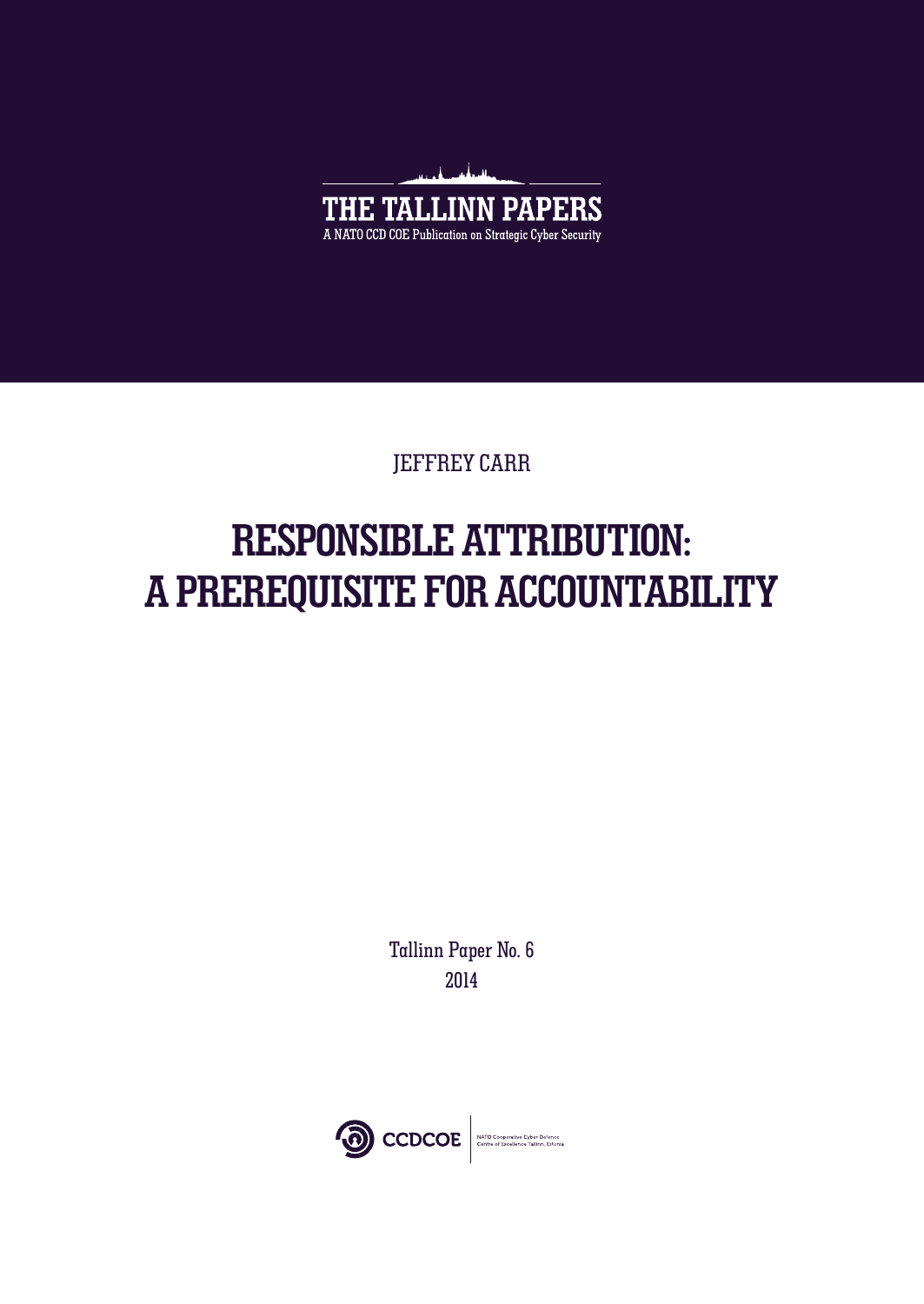#### **Previously in This Series**

No. 1 Kenneth Geers "Pandemonium: Nation States, National Security, and the Internet" (2014)

No. 2 Liis Vihul "The Liability of Software Manufacturers for Defective Products" (2014)

No. 3 Hannes Krause "NATO on Its Way Towards a Comfort Zone in Cyber Defence" (2014)

No. 4 Liina Areng "Lilliputian States in Digital Affairs and Cyber Security" (2014)

No. 5 Michael N. Schmitt and Liis Vihul "The Nature of International Law Cyber Norms" (2014)

#### Disclaimer

This publication is a product of the NATO Cooperative Cyber Defence Centre of Excellence (the Centre). It does not necessarily reflect the policy or the opinion of the Centre or NATO. The Centre may not be held responsible for any loss or harm arising from the use of information contained in this publication and is not responsible for the content of the external sources, including external websites referenced in this publication.

Digital or hard copies of this publication may be produced for internal use within NATO and for personal or educational use when for non-profit and non-commercial purpose, provided that copies bear a full citation.

Please contact [publications@ccdcoe.org](mailto:publications@ccdcoe.org) with any further queries.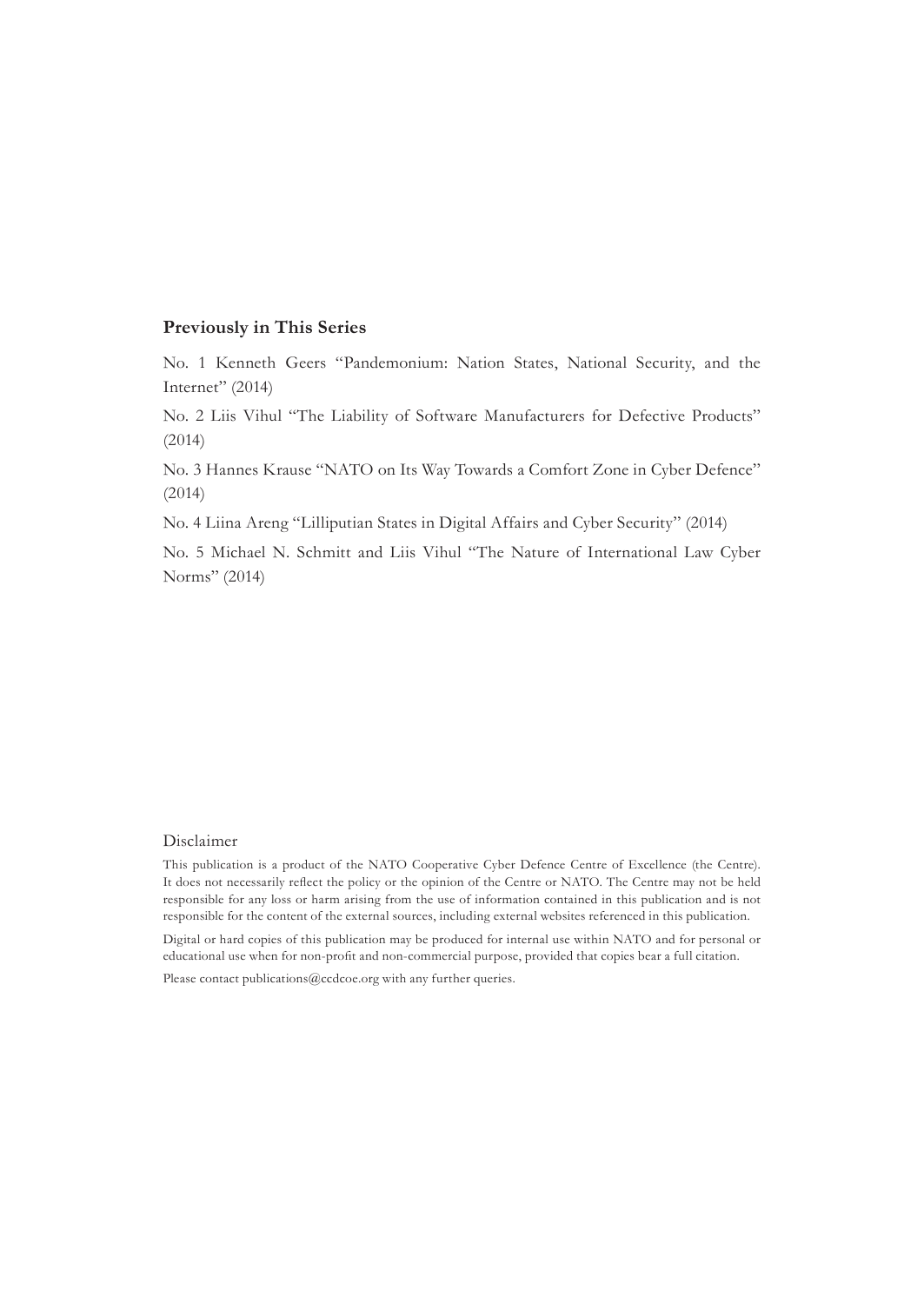#### **Roles and Responsibilities in Cyberspace**

The theme of the 2014 Tallinn Papers is 'Roles and Responsibilities in Cyberspace'. Strategic developments in cyber security have often been frustrated by role assignment, whether in a domestic or international setting. The difficulty extends well beyond the formal distribution of roles and responsibilities between organisations and agencies. Ascertaining appropriate roles and responsibilities is also a matter of creating an architecture that is responsive to the peculiar challenges of cyberspace and that best effectuates strategies that have been devised to address them.

The 2014 Tallinn Papers address the issue from a variety of perspectives. Some of the articles tackle broad strategic questions like deliberating on the stance NATO should adopt in cyberspace matters, or exploring the role small states can play in this domain. Others touch upon narrower topics, such as the right to privacy in the growingly intrusive national security context and whether software manufacturers should be compelled to bear their burden of cyber security by making them liable for faulty software. The thread running through all the papers, however, is their future-looking approach, one designed to inspire discussion and undergird strategic development.

#### **Submissions**

The Tallinn Papers is a peer reviewed publication of the NATO Cooperative Cyber Defence Centre of Excellence. Although submissions are primarily commissioned byinvitation, proposals consistent with the annual theme and dealing with issues of strategic importance will be considered on an exceptional basis. Since the Tallinn Papers are meant for a wide audience, such proposals should assume no prior specialised knowledge on the part of the readership. Authors wishing to submit a proposal may contact the Editor-in-Chief at [publications@ccdcoe.org.](mailto:publications@ccdcoe.org)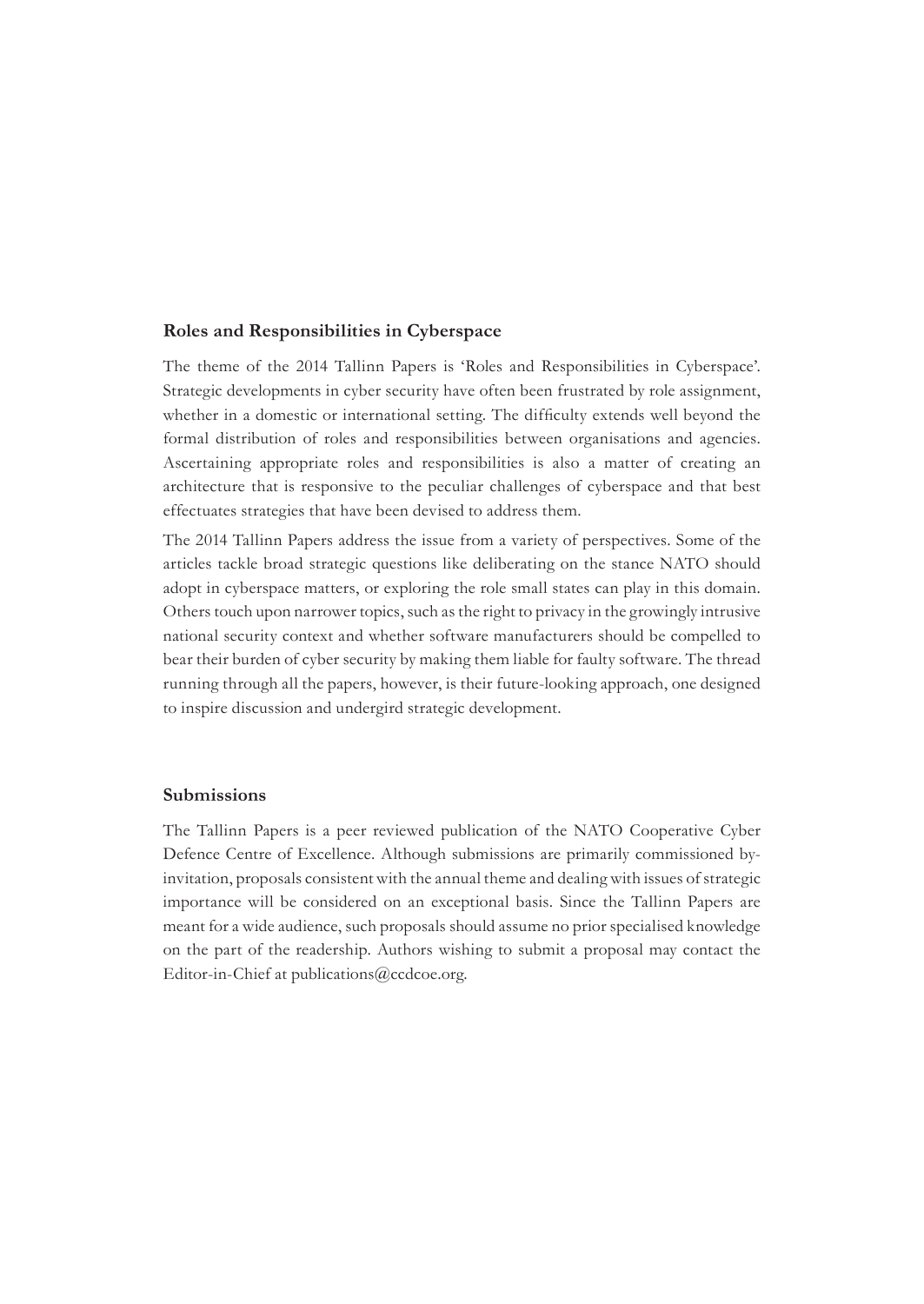## **Responsible Attribution: A Prerequisite for Accountability**

Jeffrey Carr1

 *"Master Li, how are we going to murder a man who laughs at axes?" I asked.*

*"We are going to experiment, dear boy. Our first order of business will be to find a deranged*  aldremist, which should not be very difficult. China," said Master Li, "is overstocked with *deranged alchemists."* 

Barry Hughart, *Bridged Birds A Novel of an A noiert China That Never Was* 

Attribution in cyberspace remains an ongoing challenge due to a series of complicating factors such as the ability of an unknown aggressor to mimic the tools, techniques, and procedures of a better-known aggressor with whom the target already has tense relations. Yet another complication is an over-reliance upon signals intelligence (SIGINT) without physical corroboration through human intelligence (HUMINT). Then there is the matter of an insecure global network, which unfortunately is considered by many to be an asset. Intelligence agencies prefer weak encryption standards to strong because the former are easier to break. Privacy advocates fight for the right to be anonymous on the internet, which includes masking not only one's identity but one's location as well. Internet Service Providers (ISPs), like the telephone companies before them, do not want to be held responsible for what is transmitted across their networks, nor do they insist on verification of identity before leasing server time to their customers: they would lose millions of dollars in revenue if they did.

As long as the infrastructure upon which attribution relies is insecure, and while both private companies and government agencies have a vested interest in keeping it that way, states will continue to struggle with the challenge of knowing who to hold responsible in the event that a digital attack is carried out that has significant enough effects to cross the legal threshold governing the right of self-defence – if planes start colliding in mid-air and the Secretary of Defense wants to mobilise for war.

<sup>1</sup> Founder of the Suits and Spooks security forum; President/CEO of Taia Global, Inc.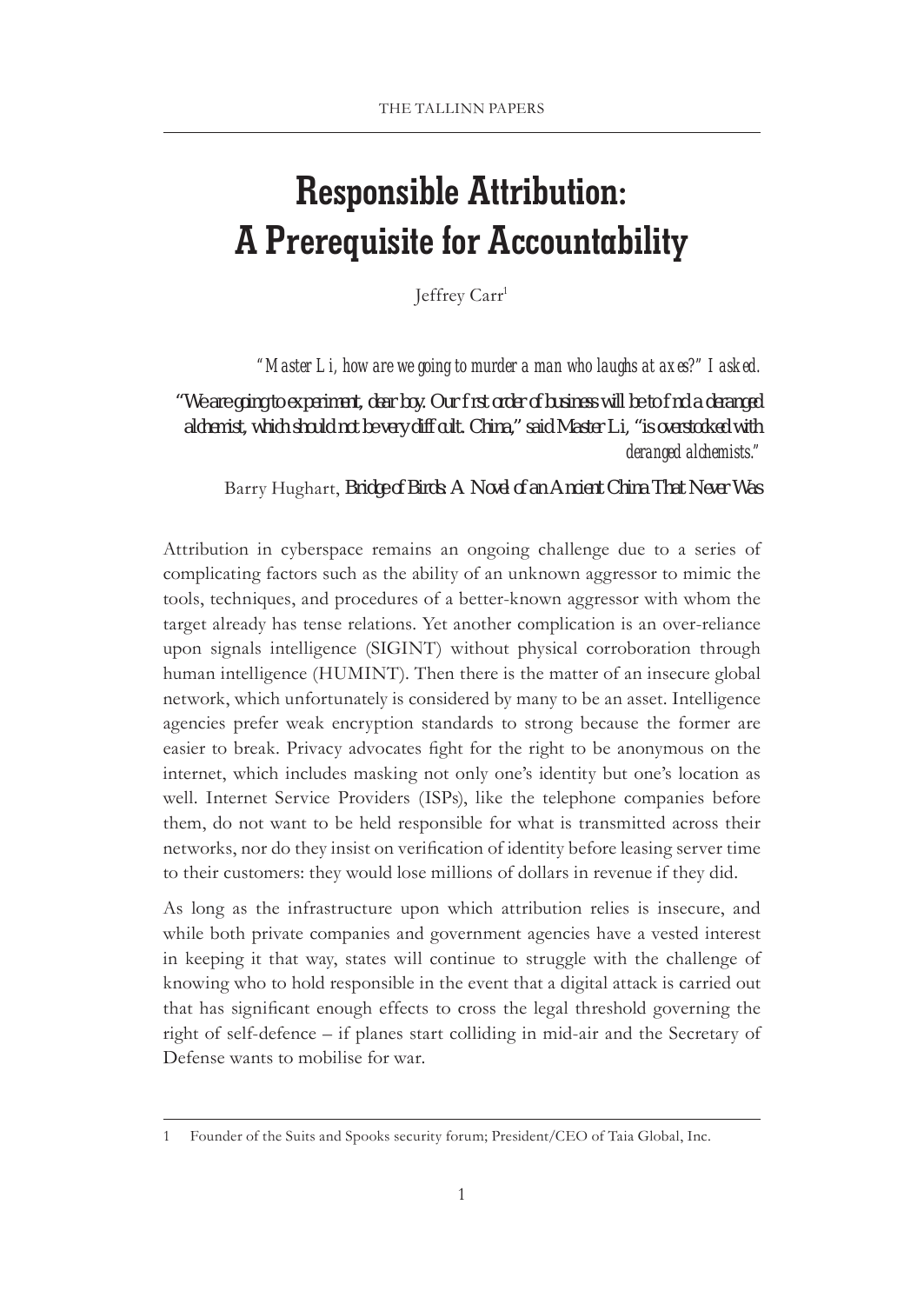### **It Depends on What Is Meant by "Attribution"**

Attribution is made difficult by the myriad ways in which the problem has been defined, denied, diminished, dissected, and even commercialised. Below are a few examples of well-known commentators who believe that the attribution process has either already been solved, or is on its way to being solved:

*"Sophisticated adversaries will take steps to obfuscate their true location and identity through the use of proxy systems, whether they are compromised computers or anonymization services or both. Despite these precautions, trace back techniques and digital forensics can provide the technical means to allow the attackers to be discovered."*<sup>2</sup> – Robert Knake (2010)

*"Over the last two years, DoD has made significant investments in forensics to address this problem of attribution and we're seeing the returns on that investment. Potential aggressors should be aware that the United States has the capacity to locate them and to hold them accountable for their actions that may try to harm America."*<sup>3</sup>  *–* U.S. Secretary of Defense Leon Panetta (2012)

*"The good news is that there has been a revolution in our ability to identify cyberspies. It turns out that the same human flaws that make it nearly impossible to completely secure our networks are at work in our attackers too."*<sup>4</sup> – Stewart Baker (2013)

*"For national security policymakers, knowing "who is to blame?" can be more important than "who did it?" Moreover, attribution becomes far more tractable when approached as a top-down policy issue with nations held responsible for major attacks originating from their territory or conducted by their citizens*."5 – Jason Healey (2012)

*"Online attribution only gets easier as time passes. Fewer and fewer people lack an online presence, making it easier to identify them later."*<sup>6</sup> – Richard Bejtlich (2013)

<sup>2</sup> Prepared statement by Robert K. Knake, International Affairs Fellow, Council on Foreign Relations, before the Subcommittee on Technology and Innovation, Committee on Science and Technology, U.S. House of Representatives, 2nd Session, 111th Congress on 15 July 2010, available at: [http://www.gpo.gov/fdsys/pkg/CHRG-111hhrg57603/html/CHRG-](http://www.gpo.gov/fdsys/pkg/CHRG-111hhrg57603/html/CHRG-111hhrg57603.htm)[111hhrg57603.htm.](http://www.gpo.gov/fdsys/pkg/CHRG-111hhrg57603/html/CHRG-111hhrg57603.htm)

<sup>3</sup> Remarks by Leon Panetta, U.S. Secretary of Defense, on Cybersecurity to the Business Executives for National Security, New York City on 11 October 2012, available at: [http://](http://www.defense.gov/transcripts/transcript.aspx?transcriptid=5136) [www.defense.gov/transcripts/transcript.aspx?transcriptid=5136](http://www.defense.gov/transcripts/transcript.aspx?transcriptid=5136).

<sup>4</sup> Stewart Baker, formerly General Counsel, National Security Agency and Assistant Secretary for Policy, Department of Homeland Security, 'The Attribution Revolution: A five-point plan to cripple foreign cyberattacks on the United States,' *Foreign Policy* (17 June 2013).

<sup>5</sup> Jason Healey, Director, Cyber Statecraft Initiative, Atlantic Council, 'Beyond Attribution: Seeking National Responsibility for Cyber Attacks,' Atlantic Council Issue Brief (January 2012), available at: [http://www.atlanticcouncil.org/images/files/publication\\_pdfs/403/022212\\_](http://www.atlanticcouncil.org/images/files/publication_pdfs/403/022212_ACUS_NatlResponsibilityCyber.PDF) [ACUS\\_NatlResponsibilityCyber.PDF](http://www.atlanticcouncil.org/images/files/publication_pdfs/403/022212_ACUS_NatlResponsibilityCyber.PDF).

<sup>6</sup> Richard Bejtlich, then Chief Security Officer, Mandiant, Twitter message (28 August 2013), available at: <https://twitter.com/taosecurity/status/372851873491218433>.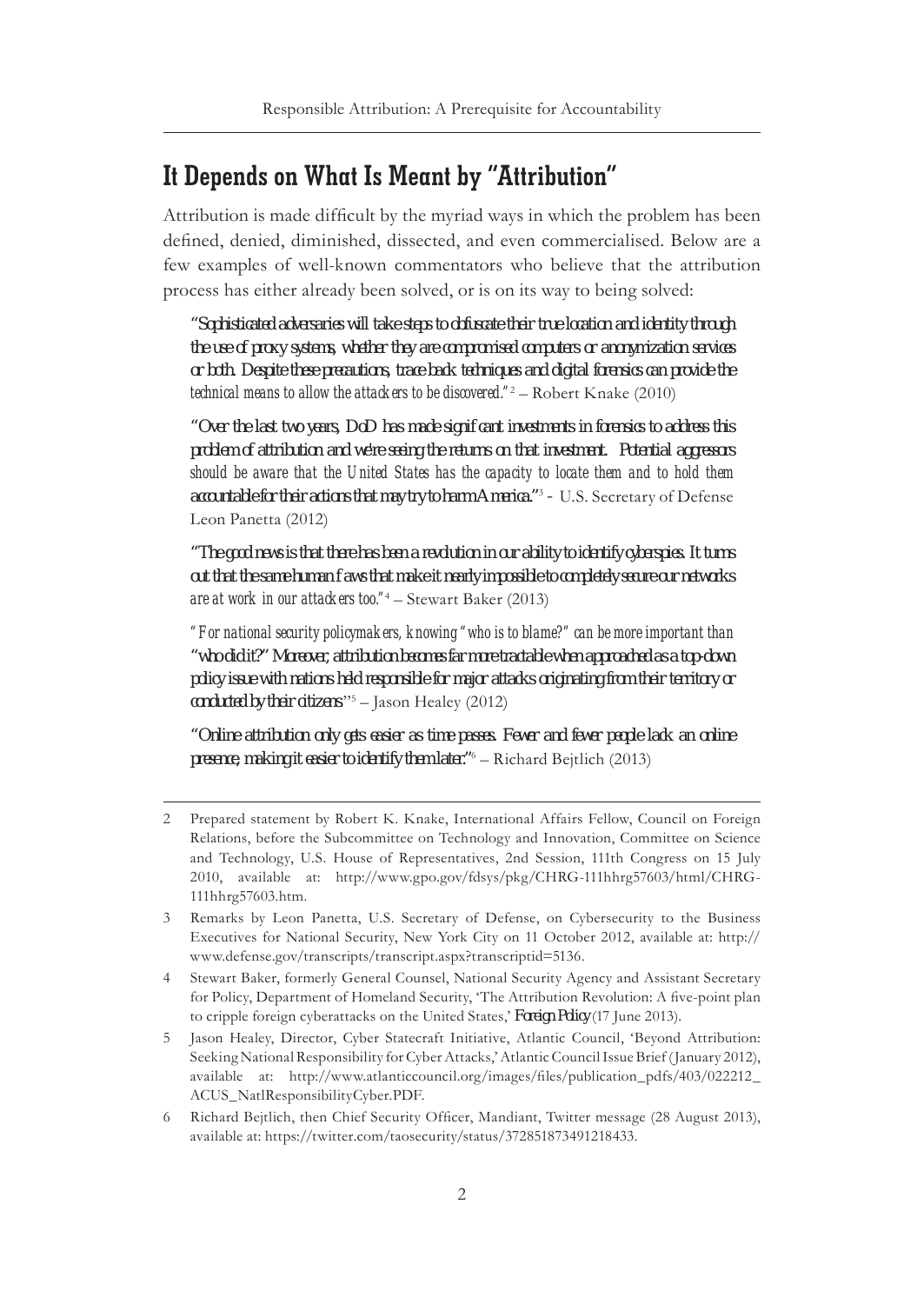All of those quotations are problematic for reasons that this paper will explore. The ease or difficulty of attribution is determined in large part by the attackers themselves. For example, the FBI, in cooperation with various foreign counterparts, has been successful in catching many members of the Anonymous collective who were allegedly involved in criminal acts in cyberspace. However, members of Anonymous have never shown the capability to launch anything more sophisticated than a 15-year-old SQL injection attack or using automated Denial of Service tools to disrupt traffic to websites. Mandiant, the cyber security company that received international attention for its APT1 report on a Chinese PLA unit allegedly involved in thousands of cyber espionage attacks, acknowledged that "attacker blunders" and "sloppy operational security" were responsible for at least some of its findings.<sup>7</sup>

Training, tools, budgets, professionalism and sheer guesswork may all play a part in whether any attempt at attribution will be successful or not. This paper will grant that attribution is straightforward for low-hanging fruit like amateur hacktivists or bored Chinese soldiers with inadequate operational security. Instead, it will examine the challenge of assigning attribution when a skilled, disciplined, and well-funded team of state or non-state actors has launched a cyber attack of significance, such as one potentially causing long-term serious damage to a nation's power, water, banking or transportation systems. Any government that experiences such an attack has, at the very least, a moral obligation to its citizens to track down and punish those responsible; but no response, legal or otherwise, can be forthcoming unless or until the aggressor is identified. That said, identifying the aggressor is complicated by a number of factors.

### **Complicating Factor No. 1**

*A cyber attack mounted against critical infrastructure which results in serious damage and accumulates nth level effects (chaos, looting, rioting, etc.) with human casualties can be carried out in an entirely covert manner without being part of a corresponding kinetic attack or military operation.*

In the recent past, military operations (e.g., 2002 Russian-Chechen war; 2007 Israeli strike against Syria; 2008 Russian invasion of Georgia; 2009 Israel's Operation Cast Lead; 2014 Israeli-Hamas war: 2014 Russia-Ukraine conflict) have

<sup>7</sup> Intel Team, 'Threat Actor Tactics and Targeting Predictions for 2014,' *Mandiant M-unition blog* (23 December 2013), available at: [https://www.mandiant.com/blog/threat-actor-tactic](https://www.mandiant.com/blog/threat-actor-tactic-targeting-predictions-2014/)[targeting-predictions-2014/](https://www.mandiant.com/blog/threat-actor-tactic-targeting-predictions-2014/).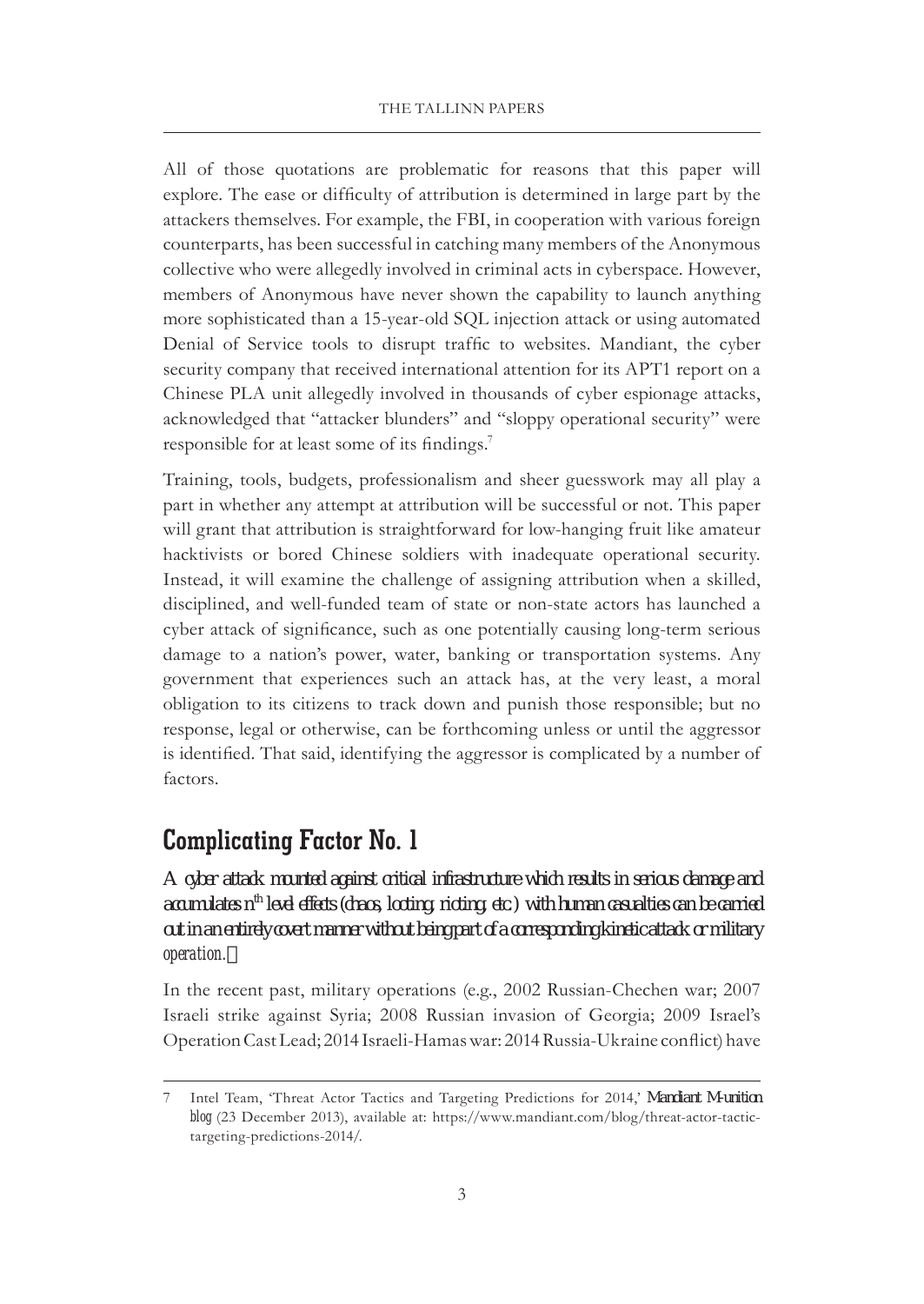been accompanied by cyber attacks, making the attribution problem relatively moot. Stuxnet, on the other hand, was a stealth attack and while attribution by intuition laid the blame either on the U.S. or Israel or both, there was no hard evidence until the White House initiated multiple leak investigations,<sup>8</sup> validating journalist David Sanger's identifying claims made in his 2012 book on U.S. clandestine operations and the accompanying *NewYork Timesarticles*.<sup>9</sup>

If no overt hostilities or geopolitical tension exist between the victim of a cyber attack and the attacker, the victimised government must rely on its security and intelligence services to discover the responsible actor.

It is neither sufficient nor legally justifiable to simply trace an attack to a server located in a foreign country. This has been acknowledged in Rule 8 of the *Tallinn Manual*, which states that "the fact that a cyber operation has been routed via the cyber infrastructure located in a State is not sufficient evidence for attributing the operation to that State."10

### **Complicating Factor No. 2**

#### *A cyber attack may be timed to take advantage of geopolitical tensions between two adversary states by an unknown third state or non-state actor.*

It is quite easy to take over a computer in a government office and convert it to a command and control server, especially if one of the two states that is being manipulated has many of its nation's computers already compromised by malware.11 This tactic would be even more effective if conducted during a time of interstate hostility or even diplomatic tension, when hasty assumptions about attribution would be almost impossible to avoid.

<sup>8</sup> Kim Zetter, 'Sen. Feinstein Calls for Hearing on Stuxnet Leaks as FBI Begins Probe,' *Wired* (6 June 2012).

<sup>9</sup> David E. Sanger, 'Obama Order Sped Up Wave of Cyberattacks Against Iran,' *The New York Times* (1 June 2012).

<sup>10</sup> *Tallinn Manual on the International Law Applicable to Cyber Warfare* [hereinafter *Tallinn Manual*], gen. ed. Michael N. Schmitt (New York: Cambridge University Press, 2013), r. 8.

<sup>11</sup> 'In January, 50 per cent of computers scanned by Panda ActiveScan worldwide were infected with some type of computer threat,' Panda Security (8 February 2011), available at: [http://](http://www.pandasecurity.com/mediacenter/press-releases/in-january-50-percent-of-computers-worldwide-were-infected-with-some-type-of-computer-threat/) [www.pandasecurity.com/mediacenter/press-releases/in-january-50-percent-of-computers](http://www.pandasecurity.com/mediacenter/press-releases/in-january-50-percent-of-computers-worldwide-were-infected-with-some-type-of-computer-threat/)[worldwide-were-infected-with-some-type-of-computer-threat/](http://www.pandasecurity.com/mediacenter/press-releases/in-january-50-percent-of-computers-worldwide-were-infected-with-some-type-of-computer-threat/).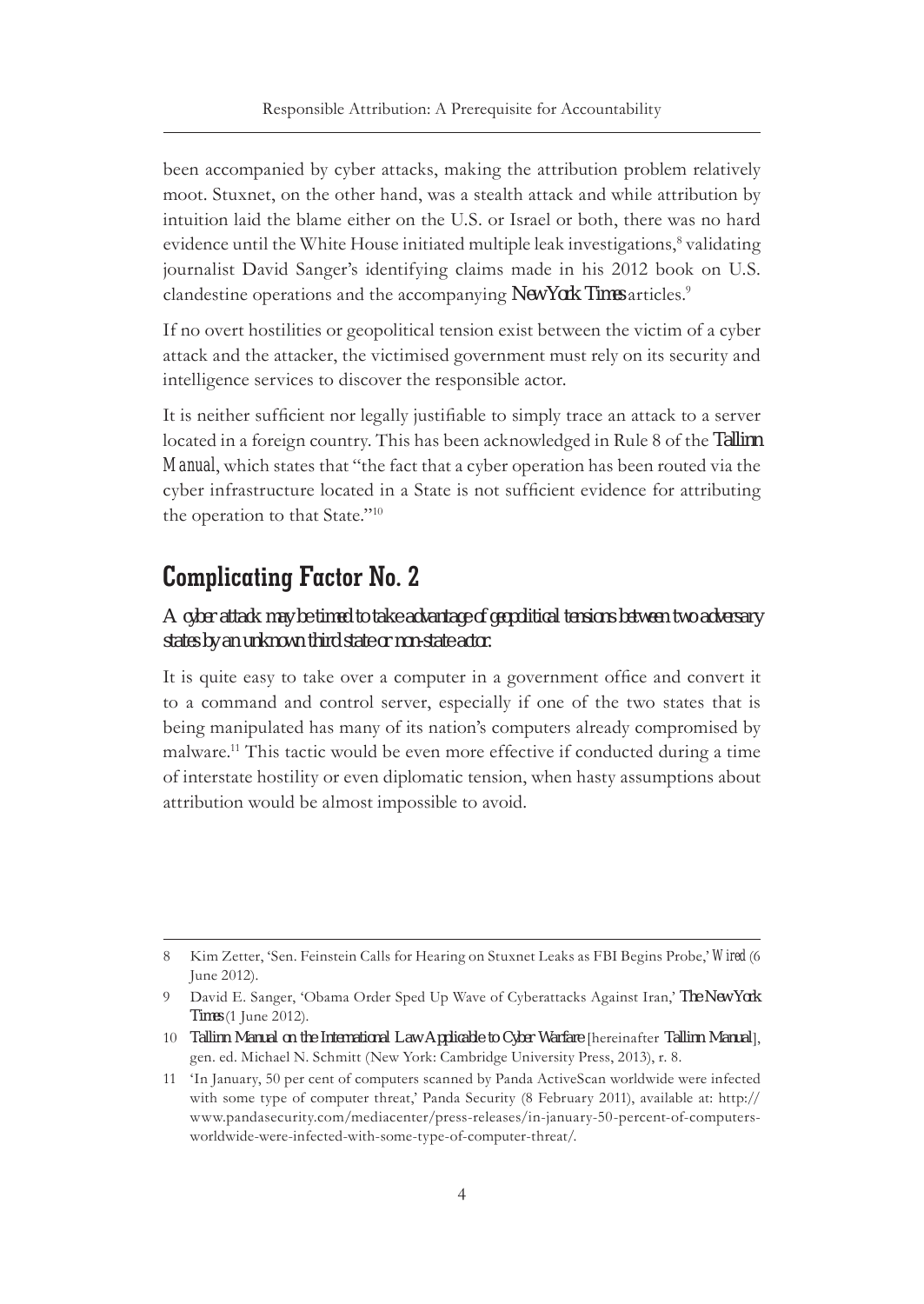### **Complicating Factor No. 3**

*Much of what is presumed to be known about cyber threat actors originates from the private sector and is based almost solely upon common technical indicators*<sup>12</sup> *rather than first-person knowledge gained from human intelligence operations or criminal prosecutions.*

The process that private cyber security firms use to identify and name cyber threat actors is arbitrary and lacks any centralised oversight or validation:

*"Overall, the key findings indicate that organizations use a diverse array of approaches to perform cyber intelligence. They do not adhere to any universal standard for establishing and running a cyber intelligence program, gathering data, or training analysts to interpret the data and communicate findings and performance measures to leadership."*<sup>13</sup>

In fact, names like Comment Crew, APT1, Soy Sauce, GIF89a, Shanghai Group, and Comment Panda all represent the same "group"; a group that may or may not actually exist as a hacker organisation or military unit.14 Even if it does, no one knows who the members are (with a handful of notable exceptions<sup>15</sup>), or whether they have moved on to other groups. Hundreds of such made-up monikers have been created and no one knows if they represent actual groups, duplicates of other groups, or the product of overly presumptive cyber security companies competing with one another to sell cyber security intelligence. Some of the classified cables which surfaced during the Wikileaks revelations contained much of the same information that was previously shared by cyber security companies in public press releases and unclassified reports. This suggests that at least some of the classified threat intelligence that the U.S. Government has on Chinese hackers originated from the private sector, ostensibly with no oversight

<sup>12</sup> FireEye, 'Digital Bread Crumbs: Seven Clues To identifying Who's Behind advanced Cyber Attacks' (2014), available at: [https://www.fireeye.com/resources/pdfs/digital-bread-crumbs.](https://www.fireeye.com/resources/pdfs/digital-bread-crumbs.pdf) [pdf](https://www.fireeye.com/resources/pdfs/digital-bread-crumbs.pdf). This white paper serves as one example of how assigned names like APT1 or Comment Crew do not refer to actual groups but to a grouping of technical indicators held in common by those responsible for any given attack.

<sup>13</sup> Troy Townsend et. al., 'SEI Innovation Center Report: Cyber Intelligence Tradecraft Project. Summary of Key Findings,' Software Engineering Institute, Carnegie Mellon (January 2013), available at: [http://cyberunited.com/wp-content/uploads/2013/03/Cyber-Intelligence-](http://cyberunited.com/wp-content/uploads/2013/03/Cyber-Intelligence-Tradecraft-Project.pdf)[Tradecraft-Project.pdf.](http://cyberunited.com/wp-content/uploads/2013/03/Cyber-Intelligence-Tradecraft-Project.pdf)

<sup>14</sup> Mandiant's APT1 report claims to have positively identified APT1 as People's Liberation Army Unit 61398, however, there has been no independent verification of that claim and other security researchers including this author have found numerous factual errors and faulty analysis in the report. For the report, see Mandiant, 'APT1: Exposing One of China's Cyber Espionage Units,' available at: [http://intelreport.mandiant.com/Mandiant\\_APT1\\_Report.](http://intelreport.mandiant.com/Mandiant_APT1_Report.pdf) [pdf](http://intelreport.mandiant.com/Mandiant_APT1_Report.pdf).

<sup>15</sup> Michael Riley, Dune Lawrence, 'UglyGorilla Hacker Left Tracks, U.S. Cyber-Hunters Say,' *Bloomberg* (22 May 2014).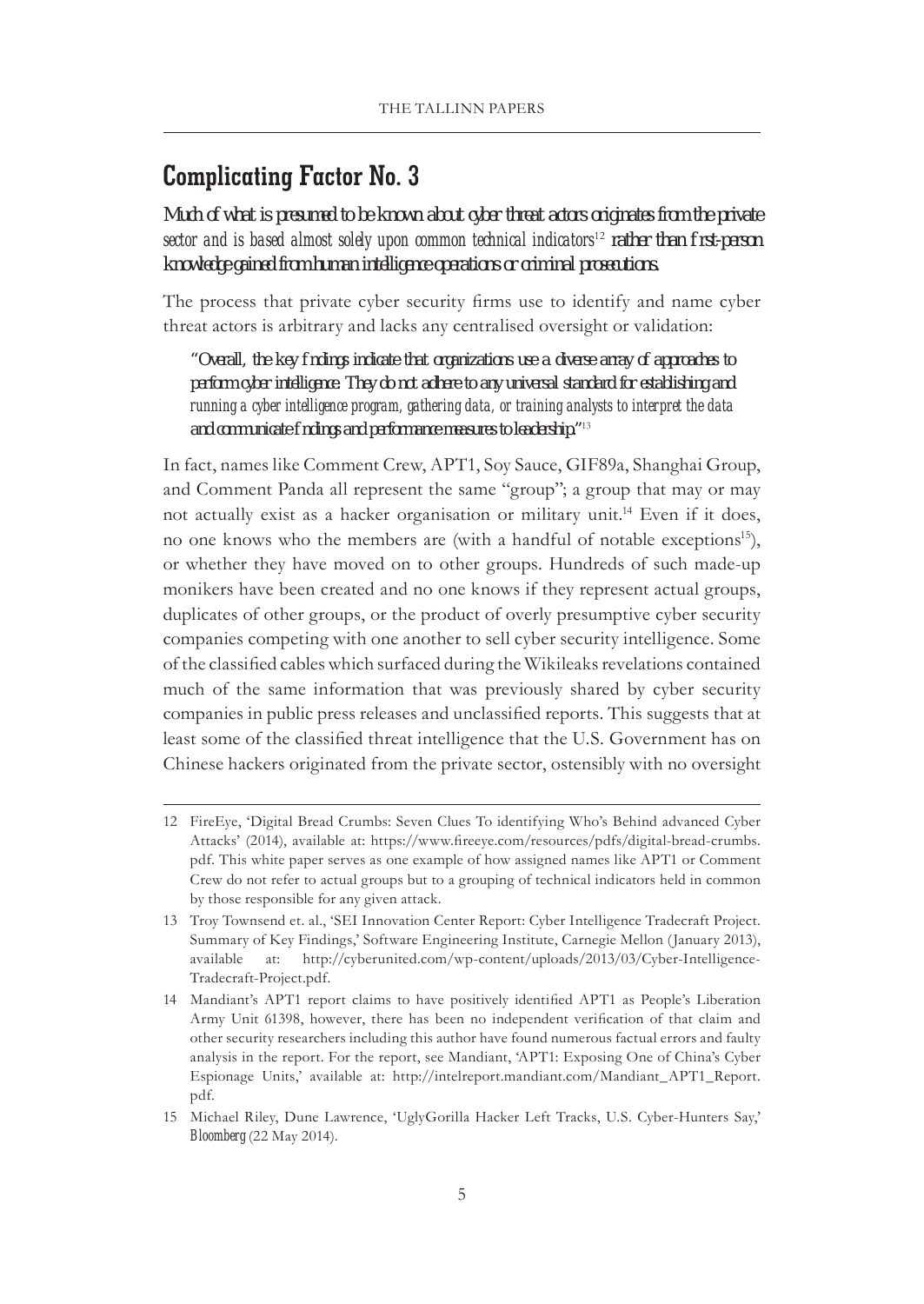and little to no source validation.

In the aftermath of a disruptive cyber attack, when the President asks his National Security Advisor and the heads of his intelligence agencies to identify who was responsible, the quality of the intelligence analysis that he receives will depend on the quality of the source material collected. The current state of commercial cyber threat intelligence collection and analysis is woefully inadequate in that regard. If the duplication of that inadequate material is absorbed into the classified analyses of the state's intelligence organs, there may be reason to doubt what the intelligence community knows and does not know about state and non-state cyber threat actors.

### **Complicating Factor No. 4**

*It no longer requires a nation state's resources and several years' work to develop a Stuxnet-like cyber weapon.*

When Stuxnet was developed in 2007 or 2008, it took several years and millions of dollars to create, and the malware succeeded in destroying just under 1,000 of Iran's nuclear enrichment centrifuges at Natanz. In 2012, Shamoon was created by one or more hackers of moderate skill who tried to reverse-engineer the Wiper virus allegedly created by the same lab which created Stuxnet.<sup>16</sup> It destroyed 2,000 servers and 32,000 workstations at Saudi Arabia's national oil company Saudi Aramco, thereby impacting its business operations for weeks. It is important to note that it was relatively easy for the hackers to modify the malware developed by a state, which complicated any future technical analysis. Think of an unregistered gun which may be used by one person to commit a crime and is then left on the street for someone else to pick up and use in a different crime, and so on. Malicious code is used in a similar fashion, in that the author of the code may be entirely unrelated to the person who subsequently uses or modifies the code for an attack.

The skill level of computer hackers increases many times faster than the technology that they dissect while looking for vulnerabilities. One can no longer assume that an attack with potentially harmful and disruptive consequences is only within the province of a nation state or well-funded group. Rather, it could today be the work of one person located anywhere in the world. This complicates the process of attributing an attack to the responsible party almost to the point of impossibility.

<sup>16</sup> On Shamoon, see, e.g., Nicole Perlroth, 'In Cyberattack on Saudi Firm, U.S. Sees Iran Firing Back,' *The New York Times* (23 October 2012).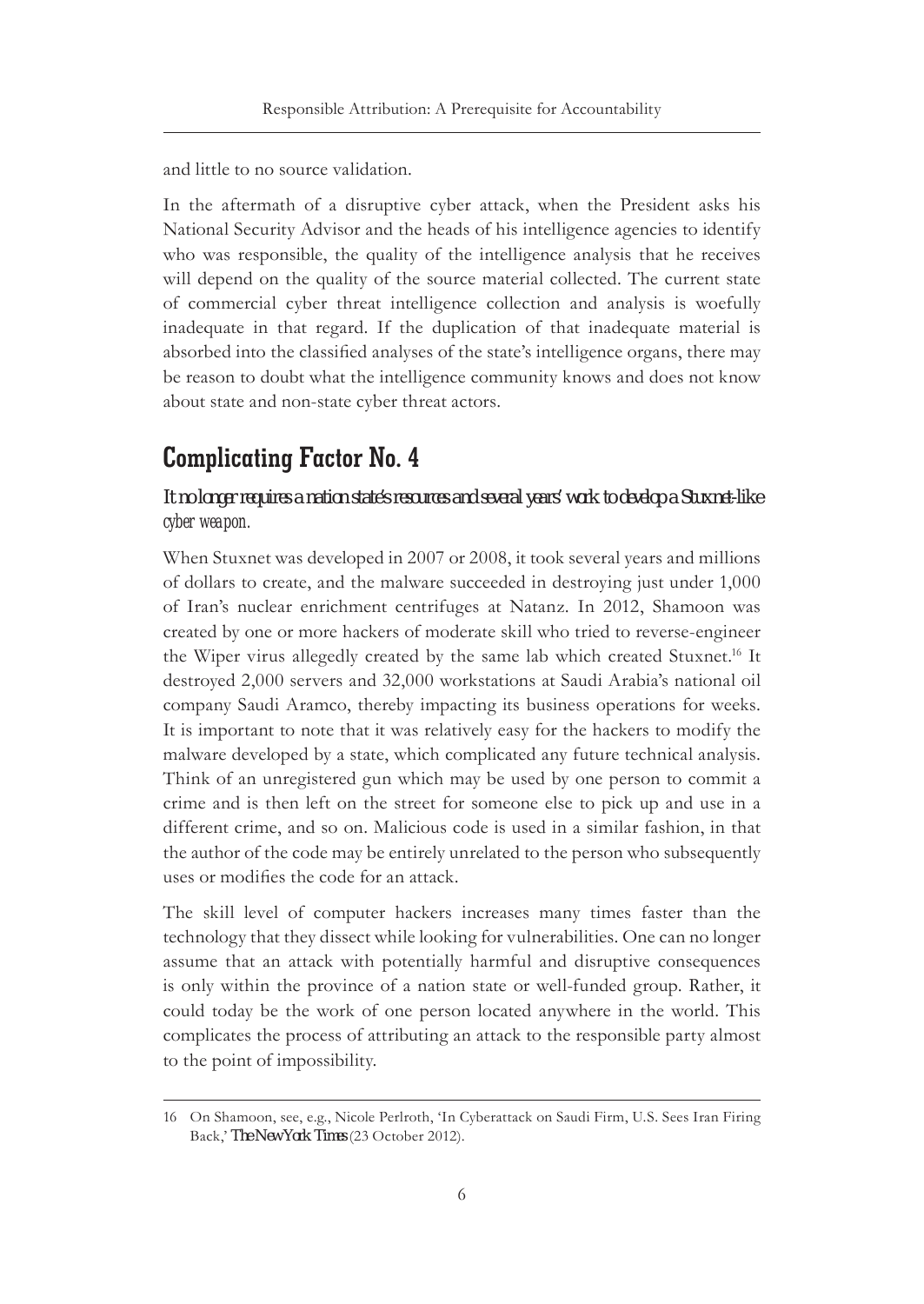#### **Attribute with Caution**

The attribution of an attack which is destructive enough to justify the victim's response with force in self-defence must be done in accordance with international law and must reach a high threshold of certainty.17 The digital forensic evidence collected should certainly be shared with other nations' CERT teams for peer review to avoid confirmation bias. While cyber attacks can be traced to infrastructure located within another state's borders, that fact alone is not enough to justify a counter-attack. Other possibilities such as the remote control of servers in another state must also be ruled out.<sup>18</sup> Even if the server used was connected to another state's government network, "it is not sufficient evidence for attributing the operation to that State."<sup>19</sup>

With respect to the technical challenges of attribution, it is important to note that the advance planning for a computer network attack of this magnitude would involve multiple servers across multiple countries. The attackers would likely also be careful to set up one or more shell businesses with corresponding servers in nations other than their own so that, even if an IP-address could be traced back through multiple hops, its originating source would still not be located in the state that planned and executed the attack. This type of operational security is used by at least one industrial espionage group in China, according to the FBI.20

Unfortunately, the rapid adoption of insecure technologies running critical infrastructure will not be stopped. As the world becomes more digitally connected, it also becomes easier for adversaries to cross physical, financial, and technological barriers that historically have made it difficult or impossible to cause harm in an anonymous manner. However, in today's global economy, it is highly unlikely that any developed country in the G8 or G20 would attempt to

- 18 *Tallinn Manual, supra* note 10, r. 8.
- 19 *Ibid*., r. 7.

<sup>17</sup> International law does not explicitly dictate the level of certainty the target state needs to possess in order to take action in self-defence. However, some states, such as the United Kingdom and the Netherlands, have indicated that it is a high threshold. See 'Defence and Cyber-Security: Government Response to the Committee's Sixth Report of Session 2012- 13' (22 March 2013), available at: [http://www.publications.parliament.uk/pa/cm201213/](http://www.publications.parliament.uk/pa/cm201213/cmselect/cmdfence/719/71904.htm) [cmselect/cmdfence/719/71904.htm](http://www.publications.parliament.uk/pa/cm201213/cmselect/cmdfence/719/71904.htm); 'Government response to the AIV/CAVV report on cyber warfare,' available at: [http://www.aiv-advies.nl/ContentSuite/template/aiv/adv/](http://www.aiv-advies.nl/ContentSuite/template/aiv/adv/collection_single.asp?id=1942&adv_id=3016&page=regeringsreacties&language=UK) [collection\\_single.asp?id=1942&adv\\_id=3016&page=regeringsreacties&language=UK](http://www.aiv-advies.nl/ContentSuite/template/aiv/adv/collection_single.asp?id=1942&adv_id=3016&page=regeringsreacties&language=UK).

<sup>20</sup> Criminal complaint in the case of *United States of America v Su Bin* (27 June 2014), available at: [http://online.wsj.com/public/resources/documents/chinahackcomplaint0711.pdf.](http://online.wsj.com/public/resources/documents/chinahackcomplaint0711.pdf)